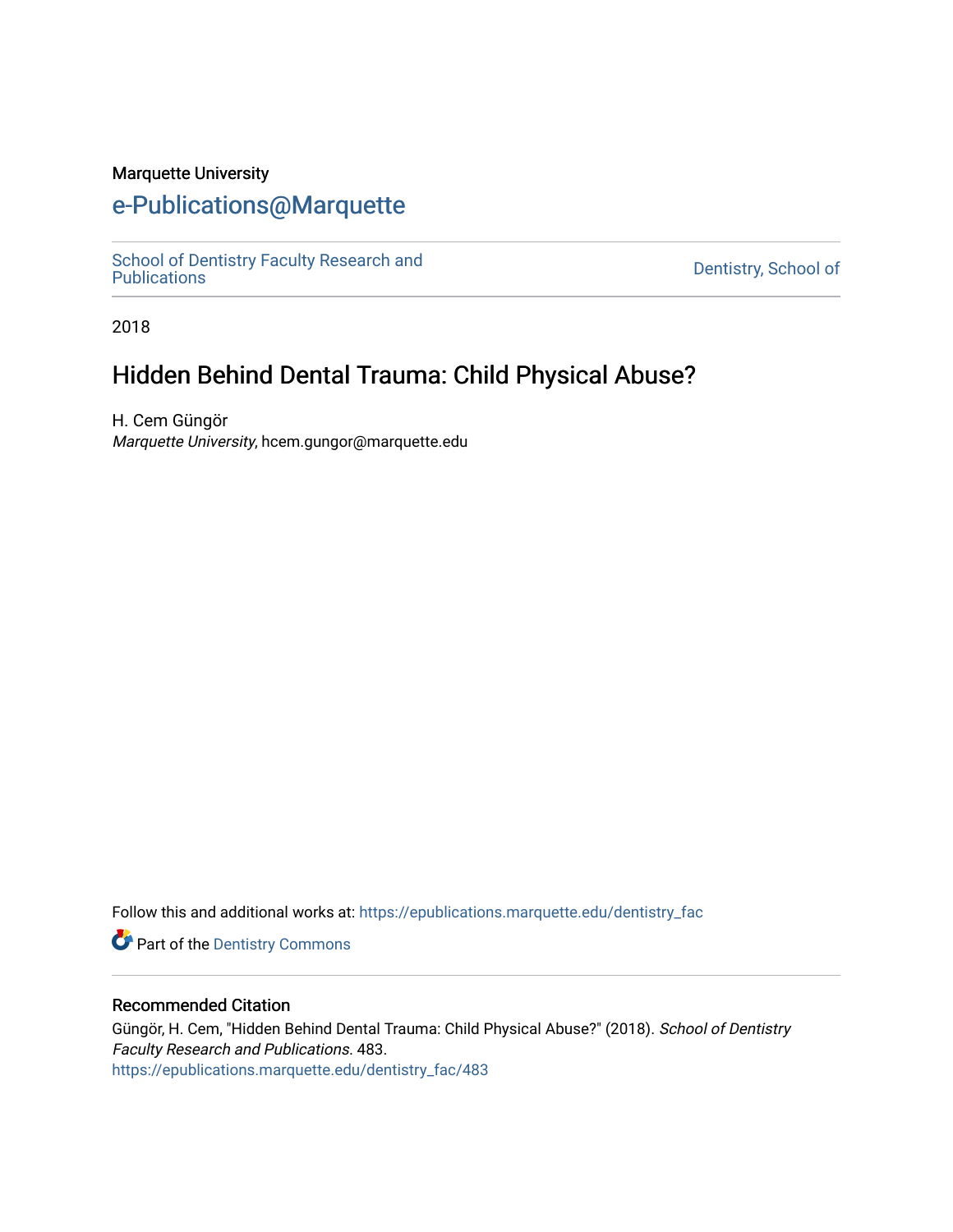

#### **GUEST EDITORIAL**

## **Hidden Behind Dental Trauma: Child Physical Abuse?**

Hamdi Cem Güngör<sup>1</sup>

1Professor, Department of Pediatric Dentistry, Hacettepe University, Ankara, Turkey.

Child abuse, particularly physical abuse, is a massive and daily problem. The largest compiled data on violence against children, which was published by the United Nations Children's Fund (UNICEF), suggest that around 6 in 10 children between the ages of 2 and 14 worldwide (almost a billion) are subjected to physical punishment by their caregivers on a regular basis [1].

Last November 20 was the 28th anniversary of the adoption of The United Nations Convention on the Rights of the Child (CRC). As it is stated in the Article 19 of the CRC, children should be protected from all forms of physical or mental violence, injury or abuse, neglect or negligent treatment, maltreatment or exploitation. The 2nd article of the CRC ensures that the rights of all children should be respected without discrimination. Yet, millions of children worldwide from all socio-economic backgrounds, across all ages, religions and cultures suffer violence, exploitation and abuse every day.

World Health Organization (WHO), at its 49th Assembly in 1996, noted the dramatic worldwide increase in the incidence of intentional injuries affecting people of all ages and both sexes, but especially women and children. A particular attention should be directed to children with disabilities as the records indicate that they are three times more likely to be abused than their ablebodied counterparts [2].

Violence is recognized as a major and growing public health problem for which no country, no city and no community is immune. According to the WHO, there were an estimated 57000 deaths attributed to homicide among children under 15 years of age in 2000 [3]. In 2012 alone, homicide took the lives of about 95000 children and adolescents under the age of 20 – almost 1 in 5 of all homicide victims that year. Among the fatalities attributed to child abuse, the most common cause of death is injury to the head, followed by injury to the abdomen  $\lceil 1 \rceil$ .

The United Nations Children's Fund (UNICEF) reports that infants and very young children bear the greatest risk, as global estimates suggest that homicide rates for the 0-4-year-old age group more than double those of  $5-14$ -year-olds [1]. About 300 million children worldwide between ages 2 and 4 are subject to physical or verbal abuse by parents or caregivers. No form of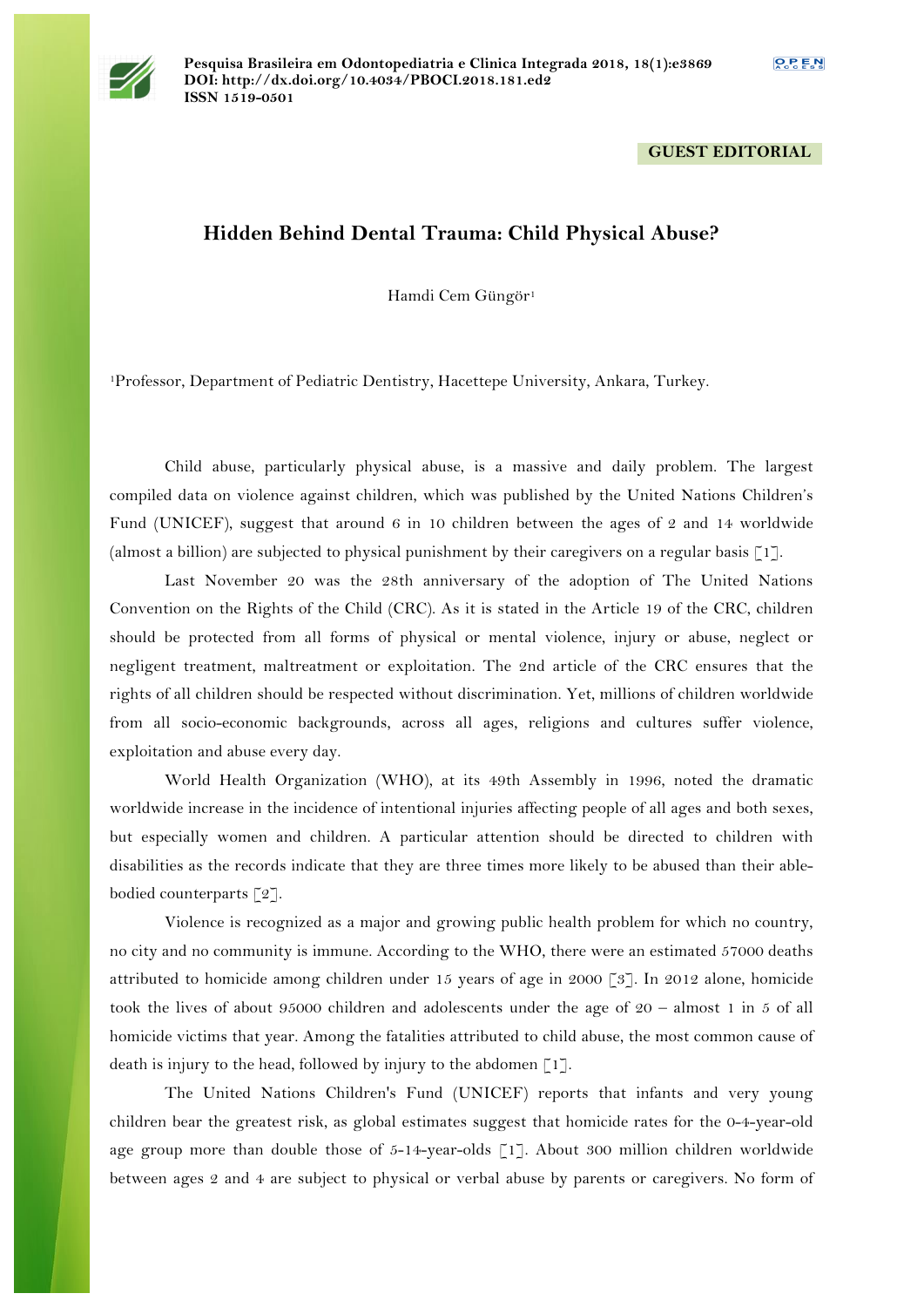

violence against children is justifiable and all violence is preventable provided that the violence is recorded or registered [4]. However, organizational reports indicate that few countries have reliable detection and surveillance systems, but even when they do, reports suggest that 90% of child maltreatment goes unnoticed [3].

Child physical abuse is the most observed form of violence against children, after neglect. Any kind of non-accidental injury inflicted in a child is defined as child physical abuse. In most cases, the abusers are known to the victims, and in large proportion are family members. Physical abuse is inversely proportional to the age of the child. Almost 50% of all physical abuse relates to injuries in orofacial region. A recent study findings revealed a high prevalence of injuries to the head and orofacial region of physically abused children and adolescents [5]. Bruising is the most common injury sustained by children [6]. Other injuries may be observed as contusions, burns or lacerations of the tongue, lips, buccal mucosa, palate (soft and hard), gingiva, alveolar mucosa or frenum; fractured, displaced, or avulsed teeth; or facial bone and jaw fractures.

No matter whether violence against children occurs in the family, school, community, institution or workplace, health workers are the front line responders. Child protection is the responsibility of every member of the dental team. Our profession, and especially pediatric dentistry, has a unique opportunity to diagnose and report cases of abuse. Pediatric dentists can provide valuable information and assistance to physicians about oral and dental aspects of child abuse [7]. An attentive intraoral and perioral examination and documentation performed by a pediatric dentist is necessary in all cases of suspected abuse. To enhance care and protection of the children, our abilities and efforts should be used to the fullest extent for detection and prevention of child abuse.

However, there seems to be a combination of lack of education and awareness about the problem among dental profession. The studies related to this side of the problem indicate that, for example, dental students do not feel themselves to be sufficiently prepared for their role in diagnosing suspected cases of child abuse [8,9]. Similarly, general dentists report uncertainity and lack of self-confidence in recognizing and reporting child abuse due to their insufficient level of knowledge  $\lceil 10-13 \rceil$ . However, dentists who have been educated to recognize signs of abuse are five times more likely to make a report than dentists who are not [14]. In the light of current literature, a comprehensive change in dental curricula towards better recognition of orofacial signs of child physical abuse and responding seems warranted.

#### **References**

1. UNICEF. A League Table of Child Maltreatment Deaths in Rich Nations. Innocenti Report Card No: 5 UNICEF Innocenti Research Centre, Florence, 2003. 36p.

2. Pinheiro PS. The United Nations Secretary General's Report on Violence Against Children. Geneva, Switzerland: ATAR Roto Presse SA; 2006.

3. Krug EG, Dahlberg LL, Mercy JA, Zwi AB, Lozano R. World Report on Violence and Health. World Health Organization, Geneva, 2002.